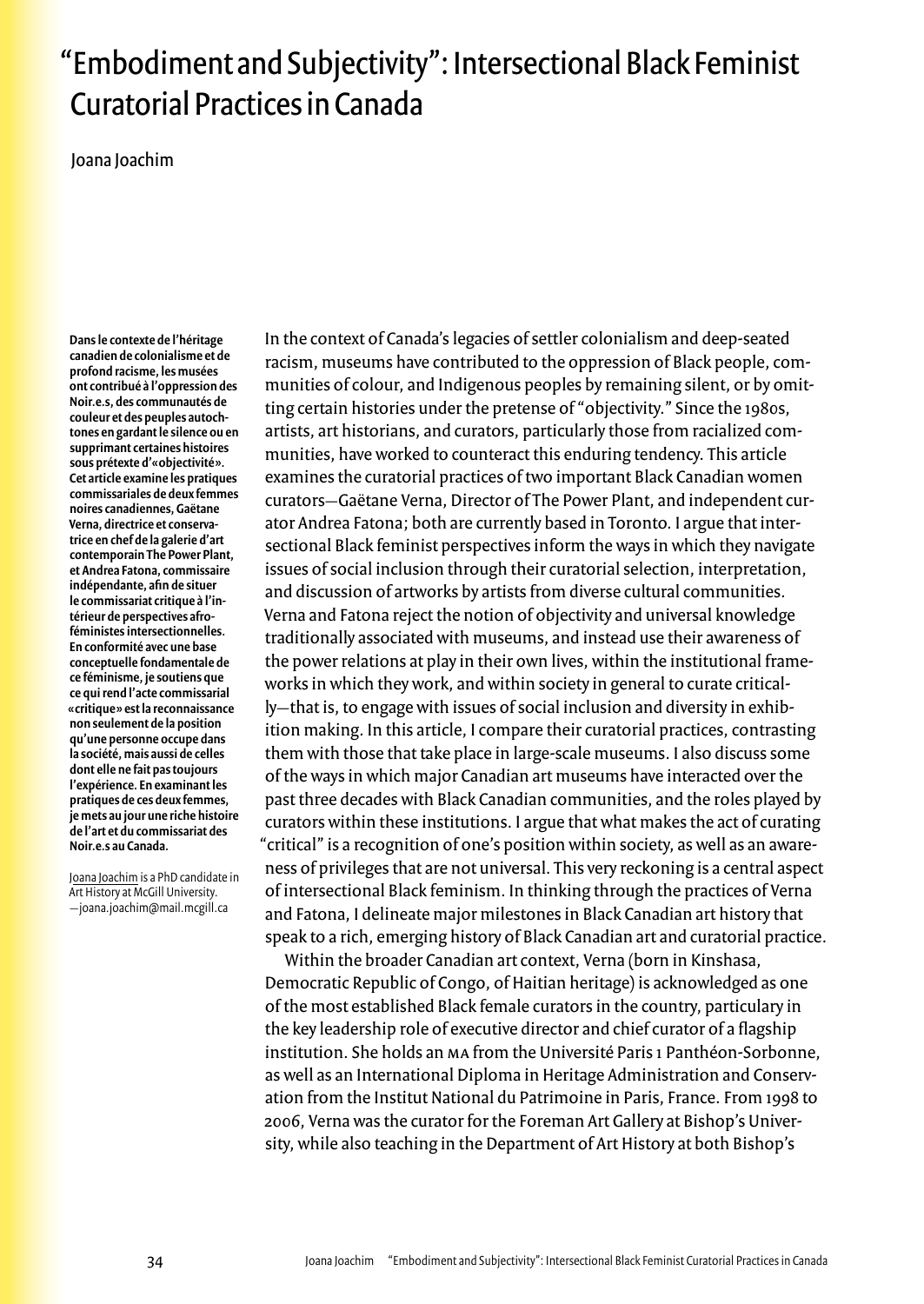University and the Université du Québec à Montréal. From 2006 to 2012, Verna was Executive Director and Chief Curator of the Musée d'art de Joliette (MAI) in Lanaudière, Quebec, before taking up the position of Director of The Power Plant Contemporary Art Gallery in Toronto. During her time at MAJ. Verna helped secure \$10 million in funding for the renovation and expansion of the mid-sized museum.<sup>1</sup> Active in the arts community in a local, national, and international capacity, Verna has served on numerous curatorial committees, awards juries, and arts councils. As a curator, she has worked with emerging, mid-career, and established Canadian and international artists and curated numerous international touring exhibitions, including The Unfinished Conversation: Encoding/Decoding (2015), which examined the physical manifestations and mind-set of the specific visual dynamics of the post-Word War II era. | fig. 2 | In January 2018, the Cultural Service of the Embassy of France in Canada presented her with the prestigious Chevalier insigna of the Ordre des arts et des lettres in recogniation of her significant contribution to "the enrichment of the French cultural inheritance."<sup>2</sup>

Fatona (born in Birmingham, England, of Nigerian and Jamaican heritage) holds a PhD from the University of Toronto and is currently Associate Professor in the Criticism and Curatorial program at OCAD University. Previous to joining the faculty at ocapu, she was the Curator of Contemporary Art at the Ottawa Art Gallery from 2008 to 2011. She was also Co-Director/Curator at the artist-run centre ArtSpace Gallery in Peterborough, Ontario, and Programming Director at Video In in Vancouver. Fatona's projects include Land Marks (2013–2015), a major touring exhibition co-curated with Katherine Dennis and presented at the Thames Art Gallery, the Art Gallery of Windsor, and the Art Gallery of Peterborough, and the ongoing ssunc-funded project, The State of Blackness: From Production to Presentation (since 2014), which resulted in a twoday, interdisciplinary conference held at OCAD University and the Harbourfront Centre for the Arts that brought together forty-two artists, curators, academics, students, as well as multiple publics, to engage in dialogue and problematize the histories, current situation, and future state of Black diasporic artistic practice and representation in Canada.<sup>3</sup> As an educator, curator, and scholar of critical race studies and critical museology, Fatona is one of a handful of Black Canadian women working towards institutional change in the visual arts, both in the academy and beyond.<sup>4</sup>

This article locates its discussion of Black narratives and issues in relation to intersectional Black feminism within broader anti-racist and anti-colonial interventions. It is not possible to fully understand the oppressions of Black people without also situating the analysis within the ongoing settler-colonial context of Canada. Moreover, an intersectional Black feminist understanding of the Canadian context also recognizes the history of anti-Blackness and slavery as intimately linked to settler colonialism, as well as the deep connections between Black and Indigenous histories.<sup>5</sup> Another key aspect of intersectional Black feminism is the recognition of anti-Blackness as a defining factor in the lives of people of African descent.<sup>6</sup> Toronto thus serves as an important site for gaining a better understanding of Canada's history of anti-Blackness. The 2016 census of the city indicates that Indigenous and Black people, as well as people of colour, constitute 52.4% of the city's

1. Mathieu Ferland, "10 M\$ pour le Musée d'art de Joliette," Le Journal de Joliette, 16 June 2011, www. lejournaldejoliette.ca/actualites/ culturel/174143/10-m\$-pour-le-musee-dart-de-joliette (accessed July 22.2018)

2. "Gaëtane Verna, Director of The Power Plant, was presented with the insignia as a Chevalier de l'Ordre des Arts et des Lettres," Consulate General of France in Toronto, January 25, 2018, https://toronto.consulfrance.org/spip.php?article4408 (accessed July 22, 2018).

3. The State of Blackness Conference (under construction), https:// thestateofblackness.format.com (accessed July 21, 2018).<br>4. Andrea Fatona, "Where Out-

reach Meets Outrage': Racial Equity at The Canada Council for the Arts (1989-1999)," PhD Dissertation, Department of Sociology and Equity Studies in Education Ontario Institute for Studies in Education of the University of Toronto (2011).

5. Robyn Maynard, Policing Black Lives: State Violence in Canada from Slavery to the Present (Halifax: Fernwood Publishing, 2017), 8-16.

6. Combahee River Collective, "Combahee River Collective Statement," (1977), in Home Girls, A Black Feminist Anthology, ed. Barbara. Ed. Smith (New York: Kitchen Table: Women of Color Press Inc., 1983).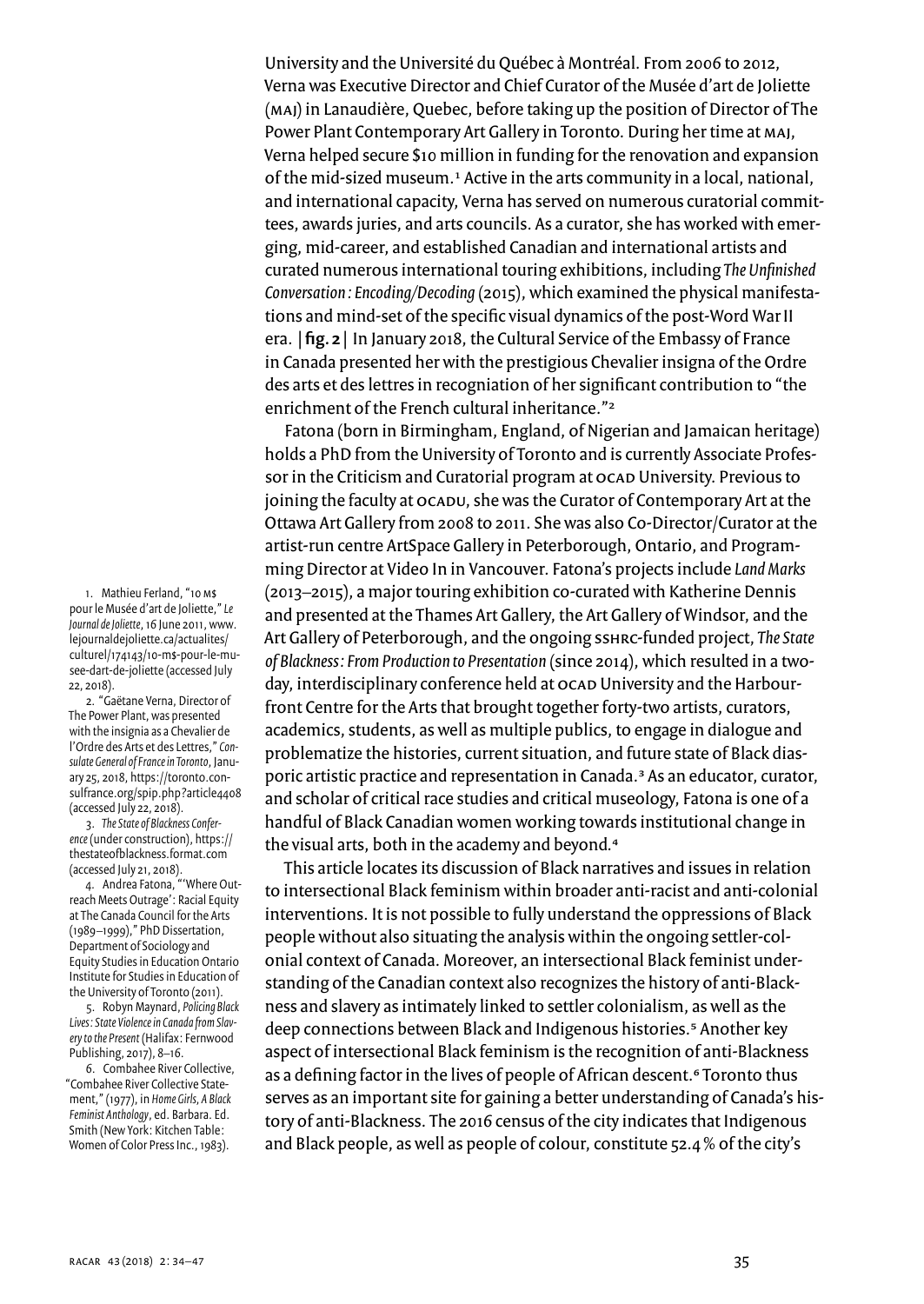population. The Greater Toronto Area is home to Canada's largest population of Black people.

Within the framework of intersectional Black feminism, critical curating involves careful consideration of the overlapping and differing forms of social oppression and their relationship with institutional power. In their curatorial practice, Verna and Fatona recognize their positions as Black women in Canada and problematize the power relations of exhibition processes that place the authority to select, value, and present the work of others in their hands. I want to be clear, here, that the thought processes and social considerations of individual curators are the primary focus of this article. I am invested in understanding what it would mean for museum curators to embrace their subjectivities and personal experiences as factors that contribute vitally to the way they do their work. What would it mean for institution-based curators to approach their practice from an intersectional standpoint? How could curatorial practices be transformed by intersectional Black feminist approaches?

As early as the nineteenth century, Black feminists such as Sojourner Truth, Ida B. Wells, and Mary Church Terrell stressed that understanding interlocking systems of oppression was crucial to social change and liberation.<sup>7</sup> The term intersectionality, which was coined by Black feminist legal scholar Kimberlé Crenshaw, refers to an analytical framework that recognizes intersecting identities-such as race, gender, sexuality, ability, and class-as occupying particular social positions, and thus facing varying realities and challenges. It is an approach that understands social exclusions and silences as telling factors and analyzes their broader impacts. Crenshaw, Vivian May, and Beth Richie, among others, insist that intersectionality goes beyond identifying categories of people defined according to common denominators, and examines how the social structures they exist within connect and produce specific difficulties and obstacles in their lives.<sup>8</sup> Importantly, these Black feminists underline the need to understand and utilize intersectionality, not as a means of labelling individuals, but rather as a way of doing. Drawing from the work of these scholars, I argue that an intersectional Black feminist curatorial practice thus involves analyzing realities faced by various groups within artistic communities and responding to them through a sharing of decision-making power in a genuine collaboration that produces lasting change and fosters ongoing discussions. Through their approaches, curators have the opportunity to fill the representational gaps in museum exhibitions and collections in Canada, which often exclude Black narratives.

Fatona, for example, works from a personal standpoint. In her words, "[My curatorial work] comes from a very, very personal place. It comes from my own embodiment and subjectivity. I'm a Black lesbian woman or queer woman." As a Black queer female curator, she acknowledges that these parts of her identity shape her lived experiences of the world.<sup>9</sup> Similarly, this "embodiment and subjectivity," as Fatona calls it, frames her curatorial process and is often perceptible within the exhibitions she curates: "In any exhibition I do, I'm seriously thinking about representation on a number of levels, from a very intersectional vantage point."<sup>10</sup> Within the context of intersectional Black feminist practices, the notion of objectivity is considered to be an untenable intellectual position. Thus, "embodiment and subjectivity"- embodied

7. Ibid.

8. Kimberlé Crenshaw, "Mapping the Margins: Intersectionality, Identity Politics, and Violence Against Women of Colour," Stanford Law Review (1991), 1241-1299; Vivian M. May, "'Speaking into the Void'? Intersectionality Critiques and Epistemic Backlash," Hypatia 29, 1 (2015), 94-112; and Beth Richie; Beth Richie, Arrested Justice: Black Women, Violence, and America's Prison Nation (New York: NYU Press, 2012). 9. Andrea Fatona, personal communication, 21 March 2015.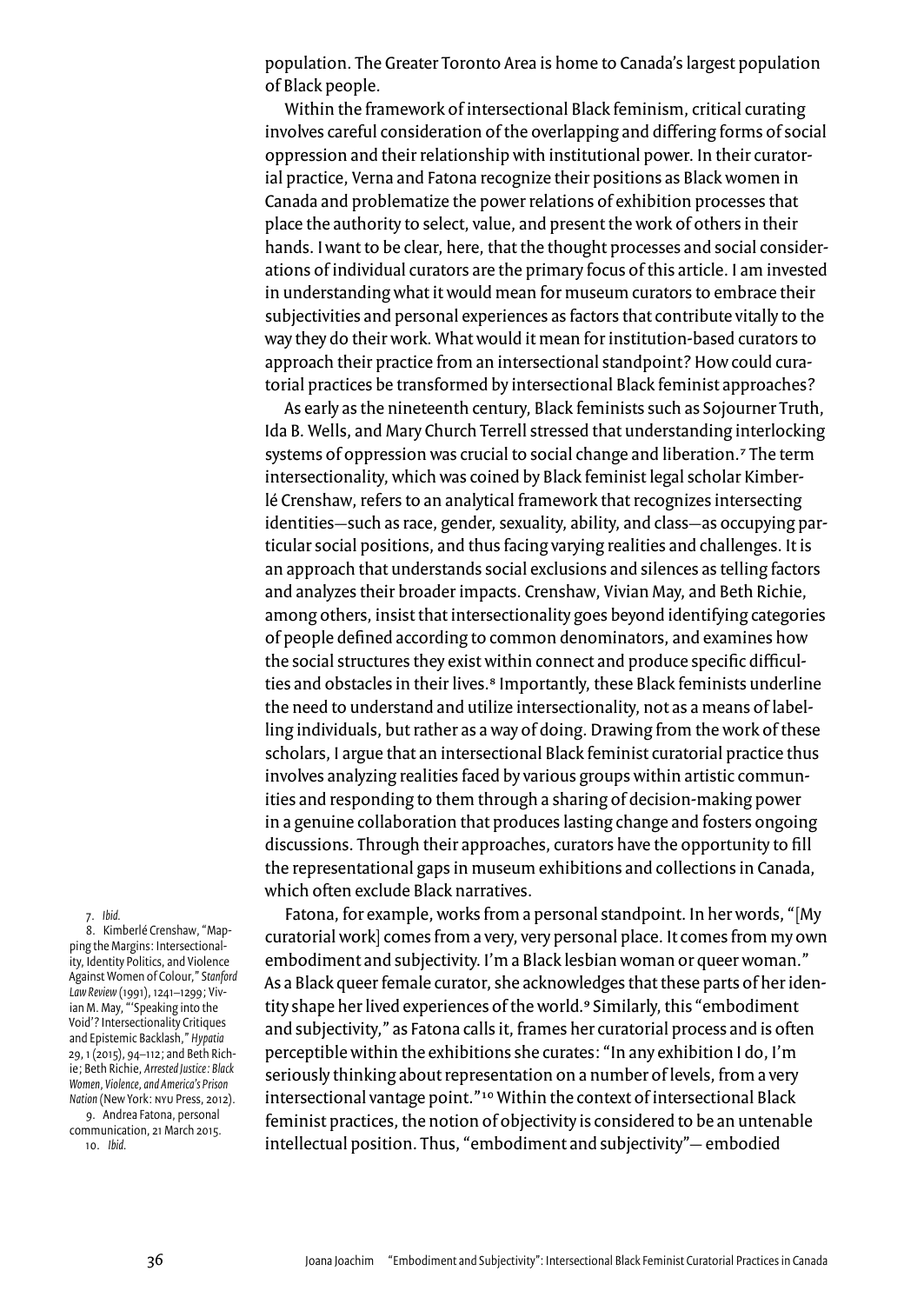knowledge and individual everyday experience-are considered crucial places of knowing that allow for important insights and transformative justice work.<sup>11</sup> For example, in the exhibition Land Marks, co-curated with Katherine Dennis, Fatona's attention to intersectionality and varied modes of knowing was apparent both in the selection of artists and in her interpretation of the artworks. Discussing the work of the diverse group of artists featured in the exhibition, she foregrounds Indigenous knowledges, and locates them alongside her own perspectives as a Black feminist curator.<sup>12</sup> In her curatorial essay, Fatona comments on how artists Mary Anne Barkhouse (Nimpkish Band, Kwakiutl First Nation), Wendy Coburn (white Canadian), Susan Gold (white Canadian), Brendan Fernandes (Ethiopian Canadian), and Jérôme Havre (Black French) took up the notion of relationship to land and upacked its social and political implications. In choosing to dicuss these artists' work from a variety of ideological standpoints, Fatona expands the possibilities for grappling with "histories and narratives that are bound in specific geographies and challenge us to 're-write' the script of the human and its relationships to ecologies that include other humans, non-humans, organic and non-organic entities."13 Combining her Black feminist perspetives with other interpretations of social issues, Fatona contributes to a multilayered engagemet with power dynamics and relationships to land, economy, and politics.

Interested in engaging in similar critical conversations, Verna also presents the work of socially and politically engaged artists. In early 2015, she worked collaboratively with Mark Sealy, Director of Autograph ABP, to curate the travelling exhibition The Unfinished Conversation: Encoding/Decoding. Presented at The Power Plant, the Penny W. Stamps School of Art & Design, and the Museu Coleção Berardo, the show featured the work of Terry Adkins (African American), John Akomfrah (Black British), Sven Augustijnen (white Belgian), Steve McQueen (Black British), Shelagh Keeley (white Canadian), and Zineb Sedira (Algerian-French). It considered the role of the "visual" in consolidating understandings of how history, culture, media, war, politics, and race are connected. Understanding how individual and global experiences overlap is a key aspect of intersectional Black feminist concerns. By engaging with the intersections of culture, power, politics, and history as discussed by cultural theorist Stuart Hall in his essay "Encoding and Decoding in the Television Discourse," the curators worked through the ways in which individual experiences are affected by, and impact upon, broader transnational issues.<sup>14</sup> When The Unfinished Conversation was featured at The Power Plant, additional programming included Translations, a multimedia collaborative performance featuring visual artist Kara Springer and poet and cultural critic Christian Campbell, two members of local Black communities.<sup>15</sup> By including programs that featured local artists, Verna and Sealy acknowledged Toronto's Black communities and brought them into the conversation. However, while the themes touched on by the exhibition are relevant to the Black communities of Toronto, Black Canadian artists were included here only as part of the accompanying programs. Weaving Black Canadian experiences into the broader conversation about translational issues and colonialism by including local Black artists might have yielded a more critical curatorial intervention in these discussions, while further anchoring them in the local context.

11. Richie, Arrested Justice, 129. 12. Andrea Fatona. "Essay." in Land Marks: Mary Anne Barkhouse, Wendy Coburn, Brendan Fernandes, Susan Gold and Jérôme Harve, eds. Andrea Fatona and Katherine Dennis, exh. cat. (Chatham, ON: Thames Art Gallery, 2013), 7.

13. Ibid., 9.

14. Stuart Hall, "Encoding and Decoding in the Television Discourse," Channeling Blackness: Studies on Television and Race in America (New York: Oxford University Press, 2005).

15. The programs also featured a one-day symposium, title "Expanding the Conversation," which presented scholars and speakers of various backgrounds discussing topics including re-animating archives and unresolved histories and their relation to art and the image. "The Unfinished Conversation: Encoding/Decoding," The Power Plant Contemporary Art Gallery, www.thepowerplant.org/ Exhibitions/2015/Winter-Spring/ The-Unfinished-Conversation--Encoding-Decoding.aspx (accessed December 18, 2017).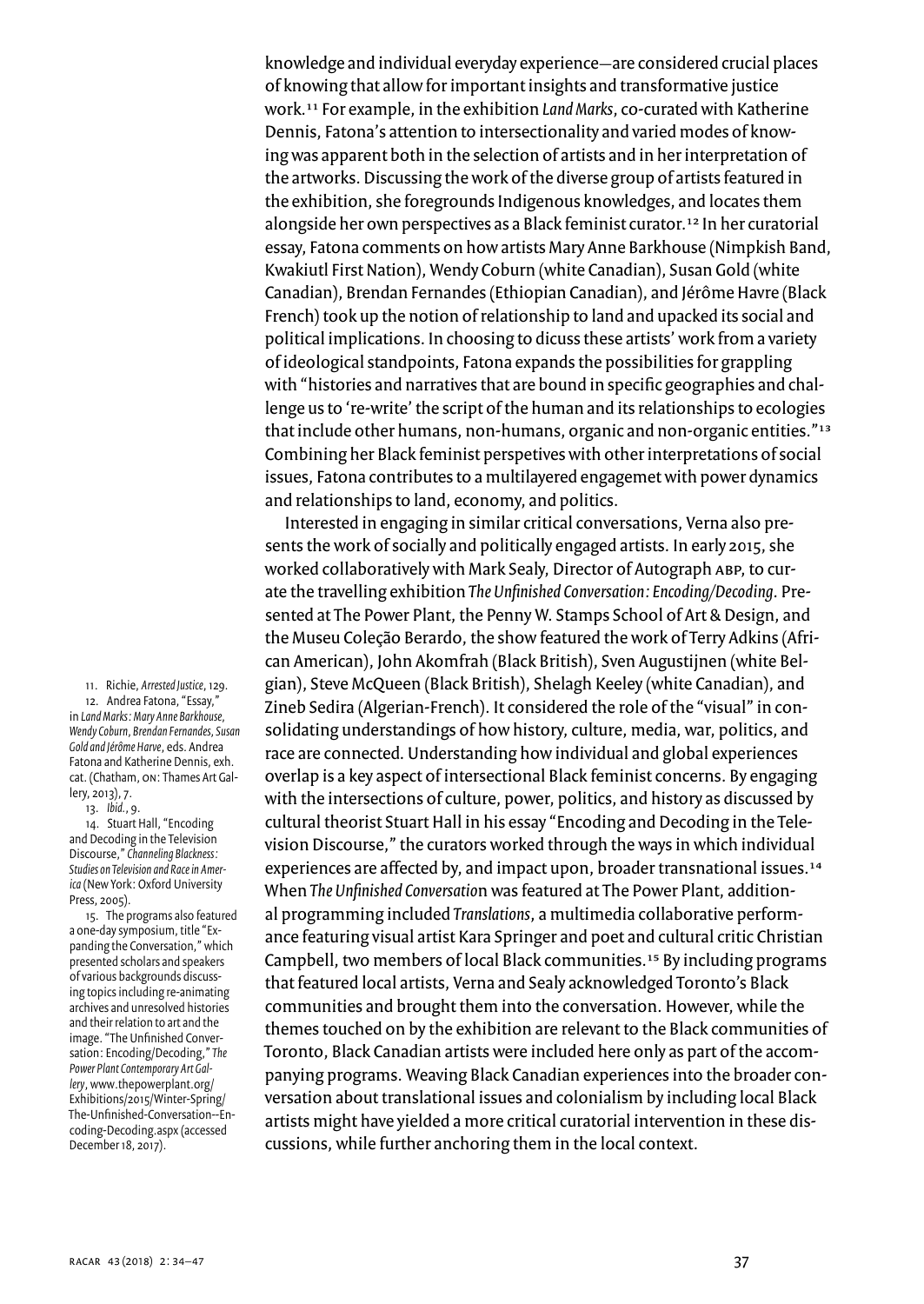16. Helen Coxall, "Speaking Other Voices," Cultural Diversity: Developing Museum Audiences in Britain, ed. Eilean Hooper-Greenhill (London: Leicester University Press, 1997), 99; Lois H. Silverman, The Social Work of Museums (Oxon: Routledge, 2010), 32.

17. Combahee River Collective. "Combahee River Collective Statement"; Crenshaw, "Mapping the Margins," 1241-1299.

18. Maura Reilly, Curatorial Activism: Towards an Ethics of Curating (London, UK: Thames & Hudson, 2018), 17; Michael Maranda, "Hard Numbers: A Study on Diversity in Canada's Galleries," Canadian Art, April 5, 2017, https://canadianart. ca/features/art-leadership-diversity, (accessed June 27, 2018).

19. James Clifford, The Predicament of Culture (Cambridge: Harvard University Press, 1988), 213; Hooper-Greenhill, Eilean Museums and the Shaping of Knowledge, (London and New York: Routledge, 1992), 188-190.

20. Alice Ming Wai Jim, "Dealing with Chiastic Perspectives: Global Art Histories in Canada," in Negotiations in a Vacant Lot: Studying the Visual in Canada, eds. Lynda Jessup, Erin Morton, and Kirsty Robertson (Montreal: McGill-Queen's University Press, 2014), 66, 71; Emily Falvey and Milena Placentile, "An Open Letter to Marc Mayer, Director, National Gallery of Canada," Excellence at the National Gallery of Canada, http://excellenceatthenationalgallery.blogspot.com/2010/03/openletter-to-marc-mayer-director.html (accessed July 7, 2018).

21. Patricia Davidson, "Museums and the Re-Shaping of Memory," Heritage, Museums and Galleries: An Introductory Reader, ed. Gerard Corsane (New York: Taylor & Francis, 2005), 204.

22. Ibid.

Critical museologists Helen Coxall and Lois Silverman emphasize that socially engaged curatorial practices must be cognizant of the assumptions against which such exhibitions are judged, and that these assumptions should be mediated through meaningful exchanges among different communities. From an intersectional Black feminist perspective, this involves not only seeking to represent a broad spectrum of people and ideas, but also an awareness of how these representations fit into society as a whole.<sup>17</sup> Coxall and Silverman's comments are reflected in Verna's curatorial practice, which reaches out to the communities being represented and gives them the possibility to participate in, and engage with, these representations. Another aspect of Verna's curatorial work that points to intersectional concerns involves her interpretation of social inclusion. For her, a crucial part of inclusivity and representation involves "breaking the silos" that exist within institutions, communities, and society as a whole. This means facilitating intercommunity relationships and encouraging a sense of unity between groups by addressing existing power dynamics and unpacking privileges that are not shared by all.

Recognizing relations of power and privilege is a crucial aspect of curating in a way that broadens the horizons of the exhibition, and that centres voices that have historically been set aside. Curator Maura Reilly, among other scholars, notes that this type of work has been going on for decades, yet power dynamics within museums remain off kilter, leaving many curators of colour exhausted and shut out of museums that continue to stand firm in their role as gatekeepers.<sup>18</sup> Such control to access produces two majors challenges for Black art practicioners in Canada: on the one hand, the work of Black Canadian artsits are being left out of important collections, and, on the other, museums exclude curators who know this art, thus keeping the status quo in place. As the work of James Clifford and Eilean Hooper-Greenhill (and many other scholars and historians) has shown, museums play a major role in developing national identity and collective history.<sup>19</sup> These institutions are also recognized as tools for education and the production of knowledge. Through this generalized acknowledgement of their role within society, museums are given authority in collective memory-making processes and thus influence perspectives on the very narratives they construct. In this context, the pretense of "objectivity" stands as a veiled means of enforcing Eurocentric standards for so-called high art-standards accrdoing to which non-European artistic contributions fall short of the criteria of excellence.<sup>20</sup> While scholars like Patricia Davidson have long argued that curating and exhibition practices are de facto subjective acts, museums remain generally associated with objectivity and universality.<sup>21</sup> This contradiction between the assertions made by Davidson and others, and the perceived objectivity of museums, makes it possible for museum curators to exercise a great deal of control and influence over visual culture or public opinion regarding accepted discourses and histories.<sup>22</sup> Curators in fact play a central role in this process through the selection, organization, and exhibition of objects and artworks. Their decisions in these situations can either uphold the status quo of overrepresented whiteness in Canadian art history, or work toward dismantling it. Despite the barriers faced by Black Canadian art practitioners, their relentless work over the last thirty years is nevertheless yielding noticeable results.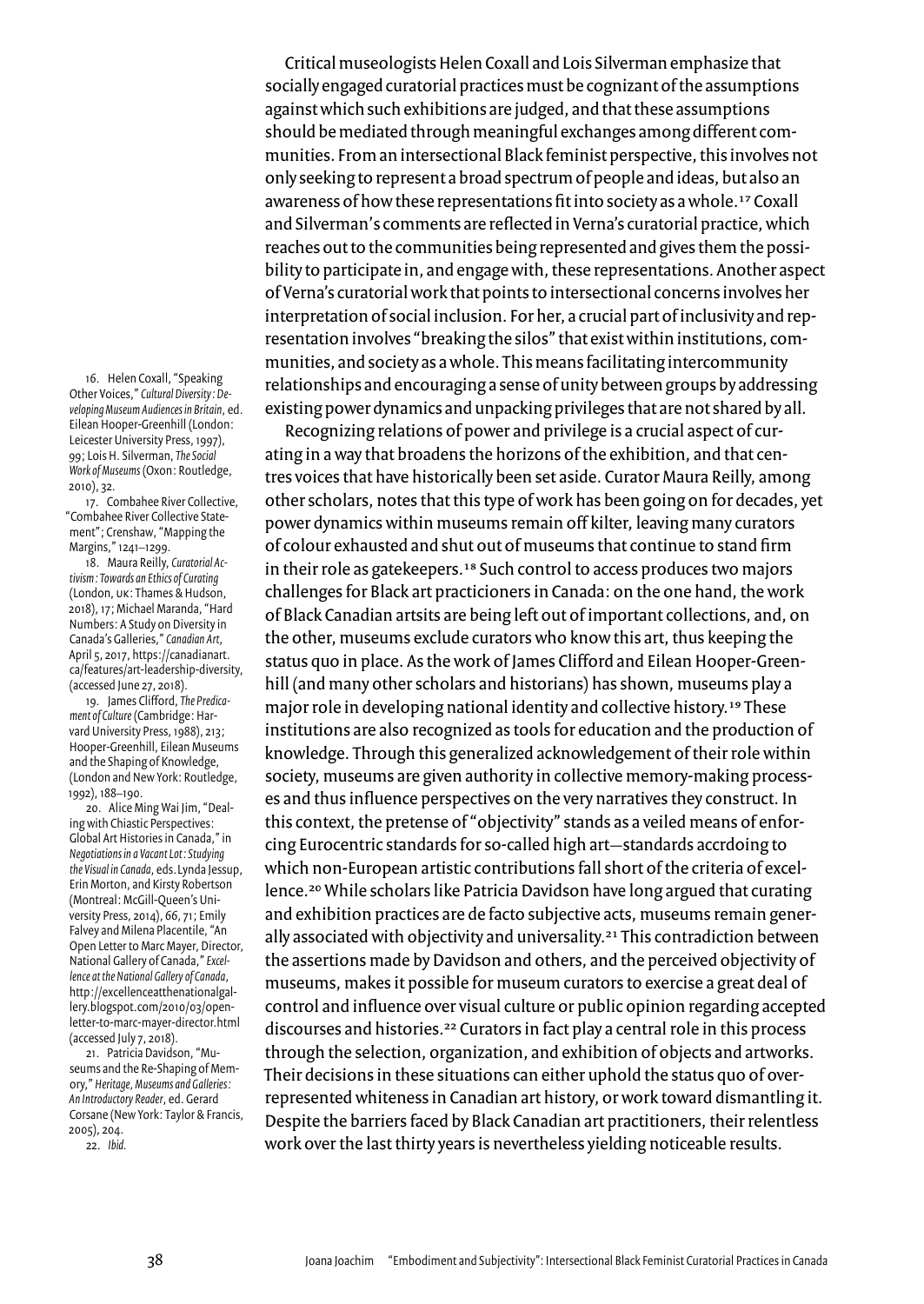While large-scale museums in Canada rarely include Black people in their collections and exhibitions, as evidenced by a 2015 study published in Canadian Art, Black women have been working in smaller institutions as artists and curators to address this exclusion.<sup>23</sup> Indeed, for decades, exhibitions by and for Black women in Canada have led conversations about race, representation, settler colonialism, sexuality, and class, among other subjects. As underscored by Yaniya Lee in her article "The Women Running the Show," the late 1980s saw the advent of the very first Canadian exhibition to centre Black women and their work. Black Wimmin: When and Where We Enter (1989) was also the first exhibition to be curated by Black Canadian women curators, namely Buseje Bailey and Grace Channer, members of Diasporic African Women's Art Collective (DAWA), a non-profit network of Black Canadian women founded in 1984.<sup>24</sup> This travelling exhibition ushered in the 1990s, a decade that also saw the creation of CAN: BAIA (Canadian Black Artists in Action) (1992) and the Black Artists Network of Nova Scotia (BANNS) (1992). In the late 1990s, curator Pamela Edmonds began her career co-curating Skin: A Political Boundary (1998) with Meril Rasmussen, who was a student at NSCAD at the time, and who is now an instruction designer focused on social networks for education and research. Edmonds has subsequently worked in several galleries across the country, including as the Exhibitions Coordinator at A Space Gallery, Toronto, and the Director/Curator at the Art Gallery of Peterborough.<sup>25</sup> The following decade was marked by such interventions as the exhibition Through Our Eyes (2000), curated by Edmonds and Sister Vision Press, as well as Charmaine A. Nelson's appointment as the first Black art historian in a tenure-track position at a Canadian University in 2003. Nelson's scholarly contributions continue to push the boundaries of Canadian art and history. In her work, she advocates for critical race and gender analyses in art history, as well as the importance of holding museums accountable for their role in creating collective memory.<sup>26</sup> Verna's 2004 exhibition Epistrophe: wall paintings, which showcased the work of Denyse Thomasos at the Foreman Art Gallery, and Fatona's 2007 exhibition and catalogue Reading the Image: Poetics of the Black Diaspora, are also notable contributions to Canadian art history.

To date, this decade has seen a highly visible, significant growth in Black female curatorial and artistic contributions in Canada's larger urban centres and beyond. In Montreal, curator, critic, and researcher specializing in contemporary Haitian art, Eunice Bélidor, works as programming coordinator at articule, a local artist-run-centre. She also writes about fashion design, performance, post-Black studies and feminism, and shares her knowledge via #curatorialtips on Instagram.<sup>27</sup> In 2017, curator and artist Jade Byard Peek curated the exhibition We are the Griot at the Anna Leonowens Gallery in Halifax, and independent, Montreal-based curator Dominique Fontaine presented Images, Imageries, Imaginaires at the International Photography Exhibition of the World Festival of Black Arts and Cultures (2010) in Dakar, Senegal. These and other activities denote a crucial shift in Canadian art communities with regard to Black narratives, as Black Canadian curators continue to work locally and internationally. This decade is also marked by the project Expanded Context: Black Canadian Curators at the 56th International Art Exhibition, the Venice Biennale 2015, which was funded by the Canada Council for the Arts and the Ontario Arts Council,

23. Alison Cooley, Amy Luo, and Caoimhe Morgan-Feir, "Canada's Galleries Fall Short: The Not-So Great White North," Canadian Art, April 21, 2015, http://canadianart. ca/features/2015/04/21/canadasgalleries-fall-short-the-not-sogreat-whitenorth (accessed April 24, 2015); Lee, "The Women Running the Show", 98-100.

24. Alice Ming Wai Jim, "An Analysis and Documentation of the 1989 Exhibition Black Wimmin: When and Where We Enter," RACAR 23, 1/2 (1996): 71-83; Lee, "The Women Running the Show," 98-100.

25. Pamela Edmonds, "I Curate Art," Pamela E. Curates, http://www. pe-curates.space/about (accessed March 30, 2018).

26. Charmaine A. Nelson, Slavery, Geography and Empire in Nineteenth-Century Marine Landscapes of Montreal and Jamaica (London; New York: Routledge, Taylor & Francis Group, 2016), 125.

27. Eunice Bélidor, "Eunice Bélidor," Eunice Bée Esq. art. Criticism. Fashion. very black., www.eunicebee. net (accessed July 17, 2018).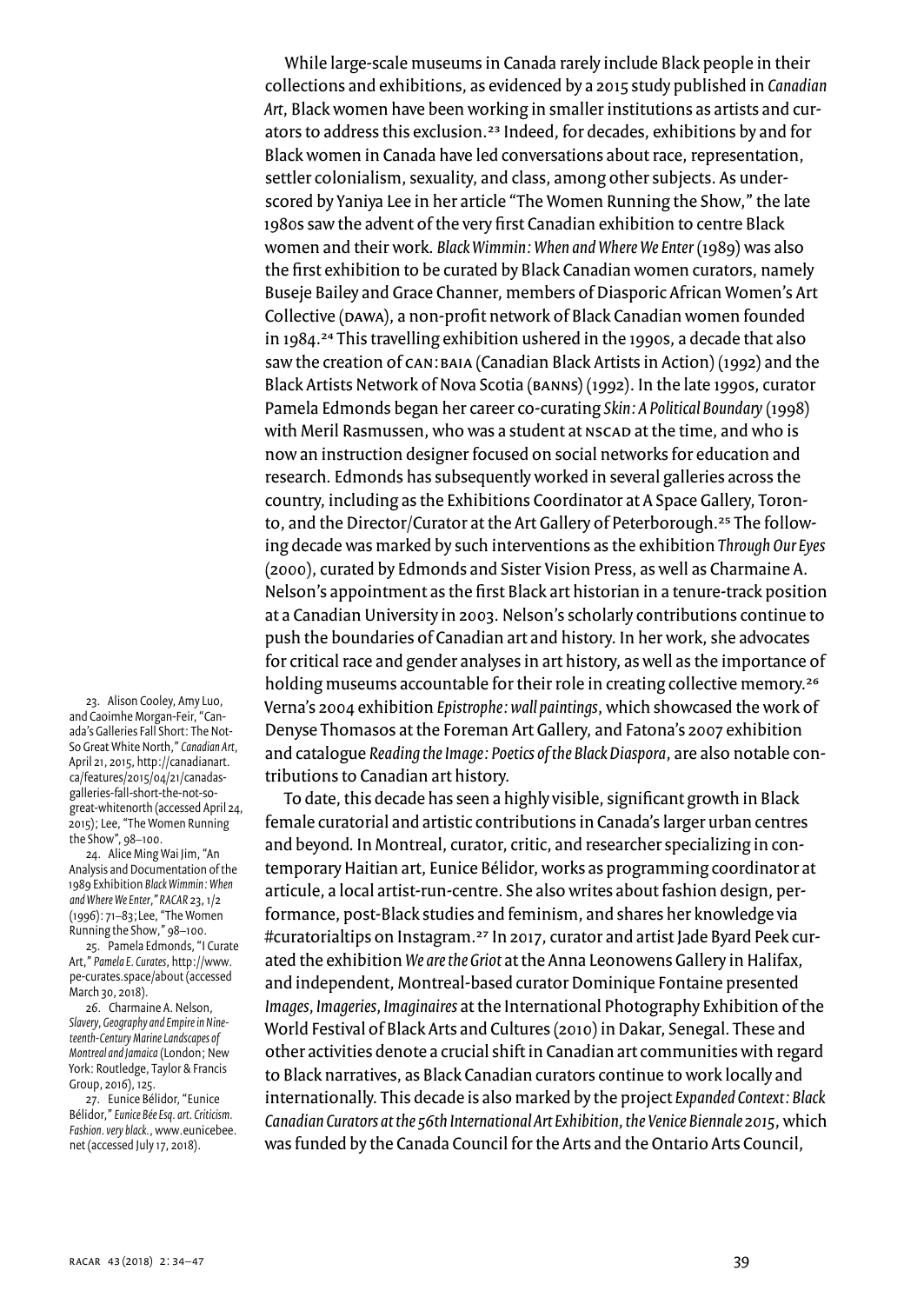Figure 1. Deanna Bowen, (truth) seer, 2005, video (installation view). Collection of the<br>artist. Courtesy of the Thames Art Gallery, Chatham, ON.



Figure 2. John Akomfrah, The Unfinished Conversation, 2012, installation view, The Unfinished Conversation: Encoding/Decoding, January 24-May 18, 2015, The<br>Power Plant Contemporary Art Callery, Toronto. Collection of<br>the Tate; jointly purchased by the Tate and the British Council, 2013. Courtesy of the artist,<br>Smoking Dogs Films, and Carroll<br>Fletcher, London. Photo: Toni Hafkenscheid.

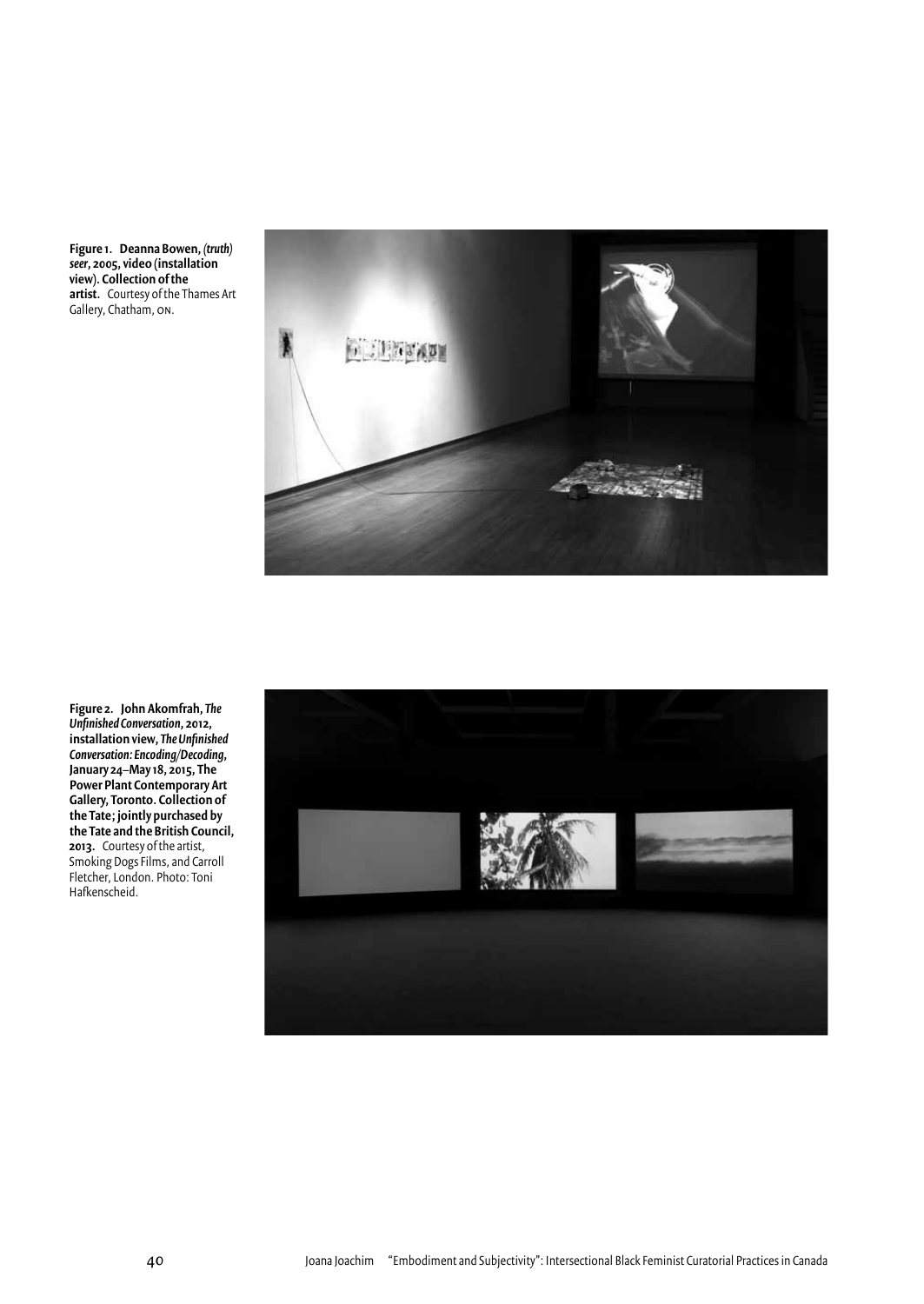and which Fatona led within the purview of The State of Blackness;<sup>28</sup> along with Fatona and Verna, the project included the participation of curators Julie Crooks, Sally Frater, Pamela Edmonds, Dominique Fontaine, artist Camille Turner, and professor Rinaldo Walcott. Working in collaboration with Indigenous and poc artists and curators for the past decades, Black Canadian curators, artists, and scholars have produced space for generative conversations about Black diasporic experiences in the settler-colonial context of Canada.<sup>29</sup>

Meanwhile, the landscape of Canadian art museums indicates that the issue is not simply the exclusion of Black Canadian art practitioners, but also includes the utter disregard to which they are subjected, as well as the grave mishandling of, or refusal to engage with with Black histories. For example, over the last fifty years, the Musée d'art contemporain de Montréal's (MAC) acquisition process has yielded an overwhelmingly white-dominated collection of over 8,000 artworks. My 2015 survey of the 1,053 Quebecois and Canadian artists collected by the MAC revealed that a mere forty-three of them are people of colour, and of these only three are Black artists, none of them Black women.<sup>30</sup> As artist Stanley Février's research indicates, as of 2017 the numbers remain the same.<sup>31</sup> Prompted by these findings, in December of 2017, the MAC updated its acquisition policy to explicitly note a need to diversify their collection in terms of both culture and gender, stating in section 2.1.3. "Collection Development Axes" that "the MAC Collection must consolidate the representation of Aboriginal and Inuit artists as well as artists from the cultural diversity of Montreal, Quebec and Canada. The development of the collection must be sensitive to gender parity." The policy had not been changed since 1999.<sup>32</sup> As both Février's project and the proportion of donations and acquisitions at the MAC suggest, a possible underlying issue may be classism, depending on which economic bracket art donors tend to belong. What would it mean for the acquisition committee to actively seek to fill the gaps in the collection by regularly evaluating its scope and being mindful of its limitations? The change in the MAC's policy, as well as its collaboration with Artexte in March 2018 to host an Art+Feminism Wikepida edit-a-thon, underscore a willingness by some staff members-in this case, MAC curator Marc Lanctôt and Julie Bélisle, Head of Digital Content Development-to listen and enact change. An intersectional Black feminist approach in these cases allows for a critical analysis of the lacunas in the collection and seeks to rectify these imbalances.

To situate the practices of Verna and Fatona in the context of Toronto, I conducted a similar study on the representation of Black art practitioners at The Power Plant. The Power Plant is a public art gallery that features local and international contemporary art; it was established in 1987, when the Art Gallery at Harbourfront moved to its current location.<sup>33</sup> In surveying the last twenty years of The Power Plant's quarterly programming pamphlets, I found it has presented the work of forty-five Black artists, curators, and practitioners. Of those, thirty-eight were featured between 2014 and 2018. Since Verna began her tenure at The Power Plant four years ago, over five times as many local and international Black contributors have been showcased as were featured since 1996. These findings not only reflect the staggering lack of representation of Black people within Canadian art institutions, but also highlight how

28. Lee, "The Women Running the Show", 98-100; Andrea Fatona, "Expanded Context: Black Canadian Curators at the 56th International Art Exhibition, the Venice Biennale 2015," Research at OCAD University, https://www2.ocadu.ca/research/ afatona/project/expanded-context-black-canadian-curators-atthe-56th-venice-biennale (accessed July 17, 2018).

29. Ibid.

30. Joana Joachim, "Speaking Into the Void: Black Artists, Subiects and Curators in Canadian Museums," MA Thesis, Université de Montréal, 2015, 45.

31. Stanley Février, Analyse de la collection du Musée d'art contemporain de Montréal à partir du critère de la diversité ethnoculturelle transposée dans une installation, MA Thesis, Université du Québec à Montréal, 2017; and An Invisble Minority, Artexte, Montreal, Jaunary 24-27, 2018,

32. La politique de gestion des collections du Musée d'art contemporain de Montréal, Montreal : Musée d'art contemporain de Montréal, 5th edition, adopted December 19, 2017, https://macm.org/ app/uploads/2017/12/MAC-Politique-de-gestion-des-collections-FINALE.pdf (acceessed December 28, 2017), 9; and La politique de aestion des collections du Musée d'art contemporain de Montréal, 4th edition, adopted October 27, 1999, 14-15. Translations by the author.

33. "About Us: Vision and Mission," The Power Plant Contemporary Art Gallery, www.thepowerplant.org/ AboutUs/Mandate---Vision.aspx (accessed December 28, 2017).

 $41$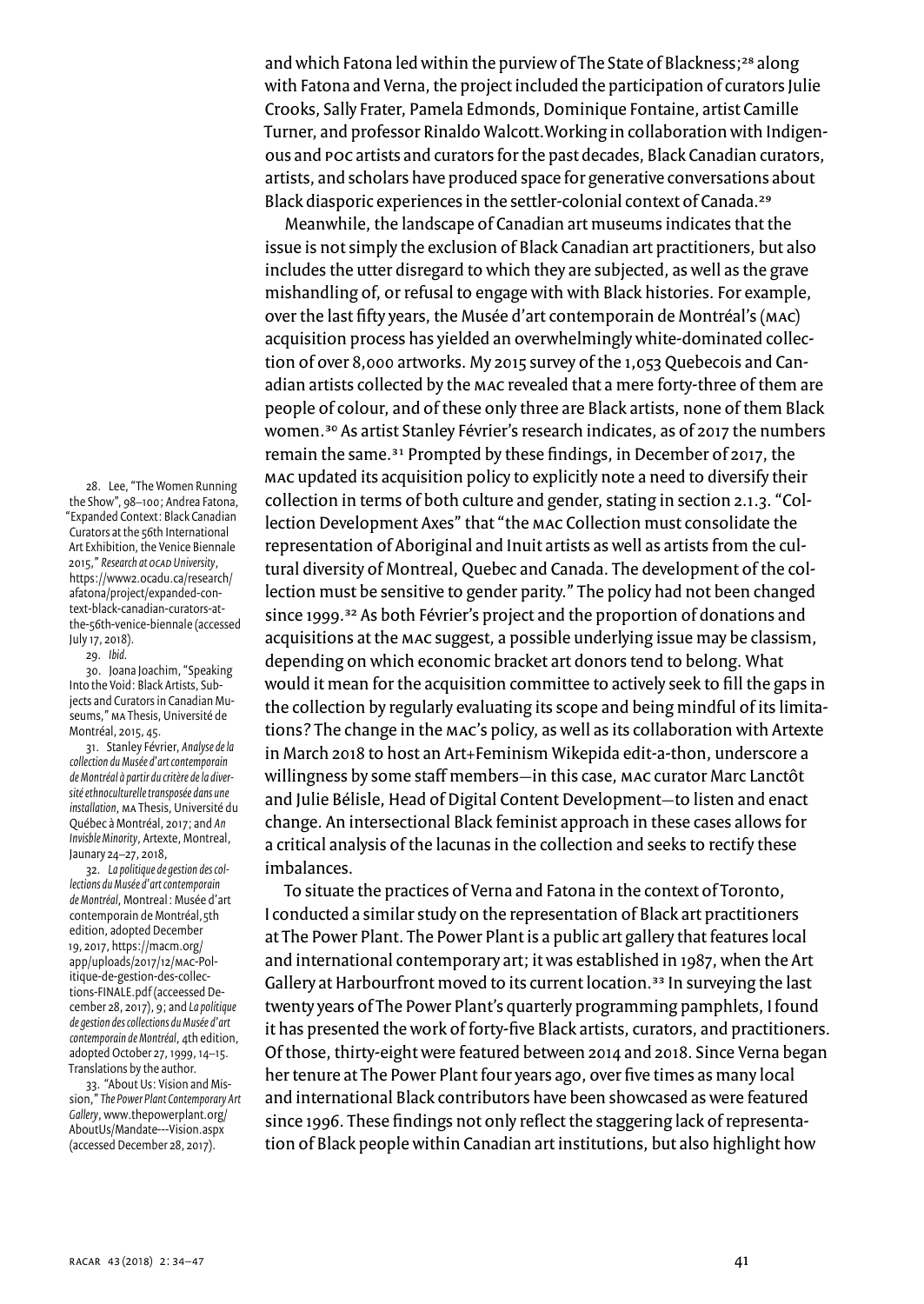intersectional curatorial practice and an attentive effort to diversify programming can result in a dramatic representational shift and correct imbalances.<sup>34</sup>

Similar studies have not yet been completed for the Ottawa Art Gallery or Art Space, where Fatona previously worked. Yet, despite having worked within such institutions in the past, this imbalance is one factor that drives Fatona to actively seek out cultural and exhibition locations in regional spaces. "The cosmopolitan centres of Canada," as she calls them, are not available or open to the kind of work she is interested in showing. Systemic racism within largescale museums also affects her work as a curator. "It is a deep type of racism that hasn't been unpacked," she says.<sup>35</sup> Fatona further notes that these institutions have made few efforts to truly engage with communities in meaningful ways. She understands that museums are selective about the communities with which they choose to interact and engage. Only certain kinds of people are actively sought, she notes, "and that kind of person is usually a respectable, middle-class, white person." In a report published following The State of Blackness conference (February 21-22, 2014), Fatona noted an alarming lack of social equity and representation for women, Indigenous peoples, people with disabilities, and visible minorities.<sup>36</sup> The report notes a tendency for museums and art galleries to represent Black Americans rather than Black Canadians, further ostracizing local Black communities. In intersectional Black feminist curatorial practices, a concern for representation at various intersections ensures that a diverse range of people are included at all levels of the institution's activities, no matter the size of the team. This way, different voices and perspectives rightfully have a seat at the table.<sup>37</sup>

Adopting this type of intersectional concern for representation and collaboration within the governing bodies of the institution, such as the board of directors and trustees, as well as the policies structuring museum functions like acquisitions and collections development, could also yield positive change. The recent appointment of Julie Crooks as Assistant Curator of Photography and Wanda Nanibush as Curator of Indigenous Art at the Art Gallery of Ontario are examples of an important shift that is slowly taking place. While these changes deserve acknowledgment and celebration, it should be noted that, in keeping with Fatona's comments on institutional racism, it has taken decades for museums to begin reflecting the work that curators, artists, and scholars of colour have long done at the level of artist-run centres and galleries. Exhibitions such as Here We Are Here at the ROM and Every. Now. Then at the AGO, however temporary they may be, are nevertheless vital steps in the right direction.<sup>38</sup> By centring the voices of artists and curators of colour in the Canadian context, these exhibitions do the important work of presenting artists who are not usually featured in museum spaces and bring forth necessary discussions about diversity, inclusion, and institutional change.

Intersectional Black feminist curatorial practices can initiate powerful conversations and produce historical exhibitions. These practices can be amplified and used to recuperate relationships between museums and ethnocultural communities. Over the last four years, the Royal Ontario Museum has actively sought to repair its relationship with Black communities in Toronto. Nearly three decades after the controversial exhibition Into the Heart of Africa (1989), the museum set out to mend community ties

34. Cooley, Luo, and Morgan-Feir, "Canada's Galleries Fall Short"; Lee, "The Women Running the Show", 98-100.

35. Fatona, personal communication.

36. Andrea Fatona, Ellyn Walker, and Heidi McKenzie, Proceedings from The State of Blackness Conference (2014) https://drive.google.com/ file/d/oB2FH62jo8ufNMWYteE-FRRDBwOWc/view (accessed July 17, 2018).

37. Gaëtana Verna, personal communication, March 16, 2015.

38. "Four new curators appointed at the Art Gallery of Ontario," The Art Gallery of Ontario, June 28, 2017, www.ago.net/four-new-curatorsappointed-at-the-art-gallery-ofontario (accessed July 5, 2017); Lee, "The Women Running the Show."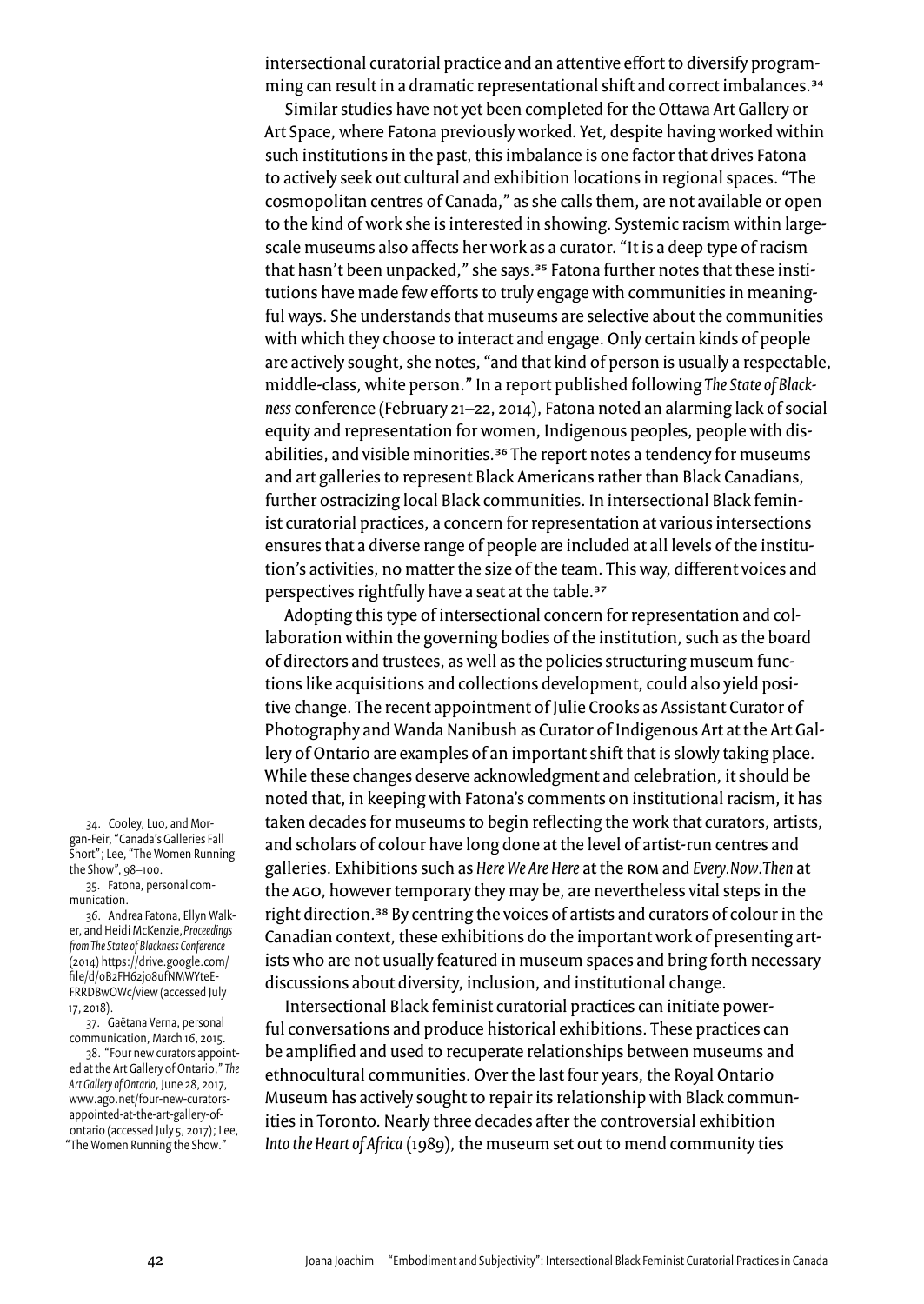through the collaborative work of Julie Crooks, Dominique Fontaine, and Sylvia Forni, the ROM's Curator of African Arts and Cultures. In the fall of 2014, the museum introduced its "Of Africa" initiative, a multidisciplinary project aimed at creating spaces for African diasporic themes, histories, and artists within the ROM's programming over several years.<sup>39</sup> This project culminated in the exhibition Here We Are Here: Black Canadian Contemporary Art, presented from January 27 to April 22, 2018 at the ROM, and from May 12 to September 16, 2018 at the Montreal Museum of Fine Arts.<sup>40</sup> The curatorial team's intersectional approach is apparent in their collaborative work, in the variety of programs, artists, and themes they address, and in their sustained engagement with social issues faced by Black communities.

Working as an employee of a publicly funded institution with a board of directors and a specific mandate, Verna's curatorial practice is framed by a series of institutional boundaries that Fatona does not encounter as much as an independent curator. Whereas Verna's position as the Director of The Power Plant requires her programming to be more expansive in its representation, Fatona's independent status allows her to regularly place Black narratives, art, and artists at the centre of her practice, and to "bring the ways of thinking about Blackness and the construction of Blackness in conversation with each other."<sup>41</sup> Operating within a flagship public gallery, Verna also has the possibility to boost the visibility of local and international artists, perhaps bringing them to the attention of other curators and of larger institutions, potentially influencing acquisition and exhibition decisions within the Canadian art scene. By thinking through the "range of articulations and representations of Blackness," Fatona's goal as a curator is to not reproduce oversimplified views that essentialize Black people. Her curatorial decisions thus work towards repairing the imbalance of representation faced by Black Canadian artists, who have been historically excluded from museum exhibitions and collections in Canada. Fatona notes:

I believe it's really important to actually talk about non-normative approaches to identity and to present the works of artists who are taking up alternatives in terms of their definitions of Blackness, of sexuality. ... As I do my research, I think about bringing all these ways of thinking about Blackness and the construction of Blackness into conversation with each other.<sup>42</sup>

Fatona's curatorial practice shows a concern for representing the many intersecting components of Black people's lives, and for discussing how these complicate our understanding of issues such as race, sexuality, class, and nationhood. Though Fatona locates Blackness as a central component of her work, she is also invested in facilitating conversations that include other marginalized voices. For her, social inclusion implies ensuring that a broad range of people has access to participation and representation within her work and within institutions. For her, the impact of inclusive curatorial practices "would express the range of humanity within the context of those social spaces."43 Indeed, she underlines that the representation of diverse groups within public spaces is linked to fostering a sense of belonging and recognition within society.

Within the framework of intersectional Black femisnism, working and thinking with Indigenous peoples is crucial for fruitful, anti-racist and

39. Of Africa ROM100 Speaks Symposium, October 24-25, 2014, Royal Ontario Museum; "ROM's Of Africa Project Explores Historical and Contemoprary African Themes," Royal Ontario Museum, October 7, 2014, www.rom.on.ca/ en/about-us/newsroom/press-releases/roms-of-africa-project-explores-historical-and-contemporary-african (accessed January  $19, 2015$ ).

40. Here We Are Here: Black Canadian Contemporary Art, Royal Ontario Museum, www.rom.on.ca/en/exhibitions-galleries/exhibitions/ here-we-are-here-black-canadiancontemporary-art (accessed December 28, 2017).

41. Fatona, personal communication.

42. Ibid. 43. Ibid.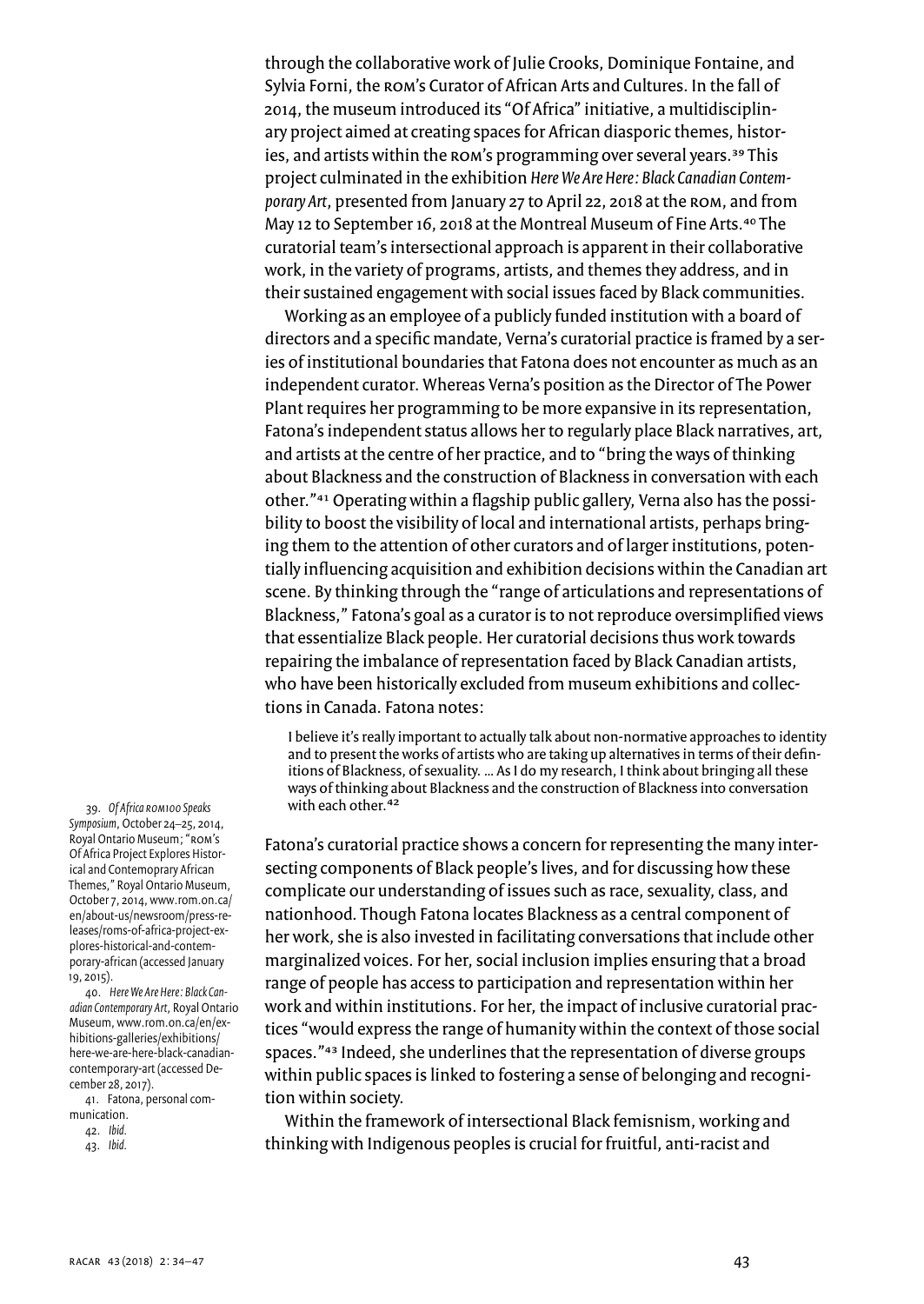decolonial disucsisons to take place.<sup>44</sup> In 1996, while employed at Artspace in Peterborough, Ontario, Fatona programmed the exhibition Native Love, a group exhibition organized by Nation to Nation and curated by Skawennati Tricia Fragnito that presented works by contemporary First Nations visual artists and writers who explored the theme of love from First Nations perspectives.<sup>45</sup> Taking an intersectional Black feminist approach, Fatona was acutely aware of the lack of discussion about settler colonialism in Peterborough and actively sought to build relationships with the First Nations communities in the area. In a 2002 interview with Monika Kin Gagnon, Fatona notes her impression that representing First Nations artists and writers made the gallery more accessible to their communities in more ways than one.<sup>46</sup> By choosing to represent First Nations narratives and artworks in a collaborative way, while also seeking to make genuine connections with their communities by communicating with them and inviting them into the exhibition space, Fatona built relationships and opened a space to be shared.

One of the ways in which I believe intersectional Black feminism to be useful in the context of curating is by opening discussions between communities about topics that are difficult to unpack, yet necessary for our collective well-being. Black feminism is particularly useful in these conversations, because, as bell hooks famously stated, it is focused on continuously "bringing the margins to the centre" and consistently reflecting on what more can be done for the liberation of those most vulnerable to systems of oppression.<sup>47</sup> As such, an exhibition like With the Voices of the Other, curated by Verna in 2012, when she was head of the Musée d'art de Joliette, becomes a critical intervention. The exhibition showcased the work of Vasco Araújo, which uses mythology and opera plots as frameworks through which to discuss cultural stereotypes and social marginalization, and to point the viewer's attention to historical misconceptions and erasures, thus encouraging critical reflections about society.<sup>48</sup>

In this exhibition, Verna's concern for showcasing a variety of perspectives is evident in her descision to present the work of a white, gay Portuguese artist, whose life experiences and social position offer a unique perspective on the histories of slavery and colonialism in his country. Because it is often wrongly assumed that these histories are only relevant to racialized peoples, the curatorial decision to present a white artist whose work addresses such themes to a predominantly white community critically pushes back against this misconception.49 What is interesting about this choice is that it takes the onus to engage in these difficult discussions off people of colour and invites every individual to think about how they benefit from, or are affected by, these collective histories. In an interview for the exhibition catalogue, Araújo asserts: "I think that, having inherited this history from my ancestors, I have some responsibility to express it. Not to apologize for it, but to express it and inform people: this is us—us White Europeans."<sup>50</sup> Through this assertion, he takes responsibility for his white privilege and reflects critically on how this privilege, as a product of the history of white supremacy, has affected Black communities in Portugal. Araújo also uses gay marriage as another example of social inequality and calls for greater accountability and open conversations about so-called taboo topics as a means of coping with difficult

44. Maynard, Policing Black Lives,  $8-16$ .

45. Richard Fungand Monika Kin Gagnon, eds., 13 Conversations About Art and Cultural Race Politics (Montréal: Éditions Artexte, 2006), 37; Lindsay Nixon, "Nation to Nation," Canadian Art, July 10, 2017, https://canadianart.ca/features/ nation-to-nation (accessed August 25, 2018).

 $46.$  Ibid.

47. bell hooks, Feminist Theory: From Margin to Center (1st ed., 1984; New York, London: Routledge,  $2015$ ).

48. Gaëtane Verna, Vasco Araújo: With the Voices of the Other (Joliette, QC: Musée d'art de Joliette, 2012), 7.

49. The 2016 census of Joilette shows that the visible minority population is 2.76% of the primarily Francophone area. "Census Profile, 2016 Census: Joliette [population Centre], Quebec and Quebec [Province]," Statistics Canada, http:// www12.statcan.gc.ca/census-recensement/2016/dp-pd/prof/details/page.cfm?Lang=E&Geo1=POP-C&Code1=0396&Ge02=PR&Code2 =24&Data=Count&SearchText=Joliette&SearchType=Begins&Search- $PR = 018B1 = All8Geolevel =$ PR&GeoCode=0396&TABID=1 (accessed July 26, 2018).

50. Eloïsa Aquino, "The Garden of Coliding Meanings: A Conversation with Vasco Araújo," in Vasco Araújo: With the Voices of the Other (Joliette, QC: Musée d'art de Joliette, 2012), 22.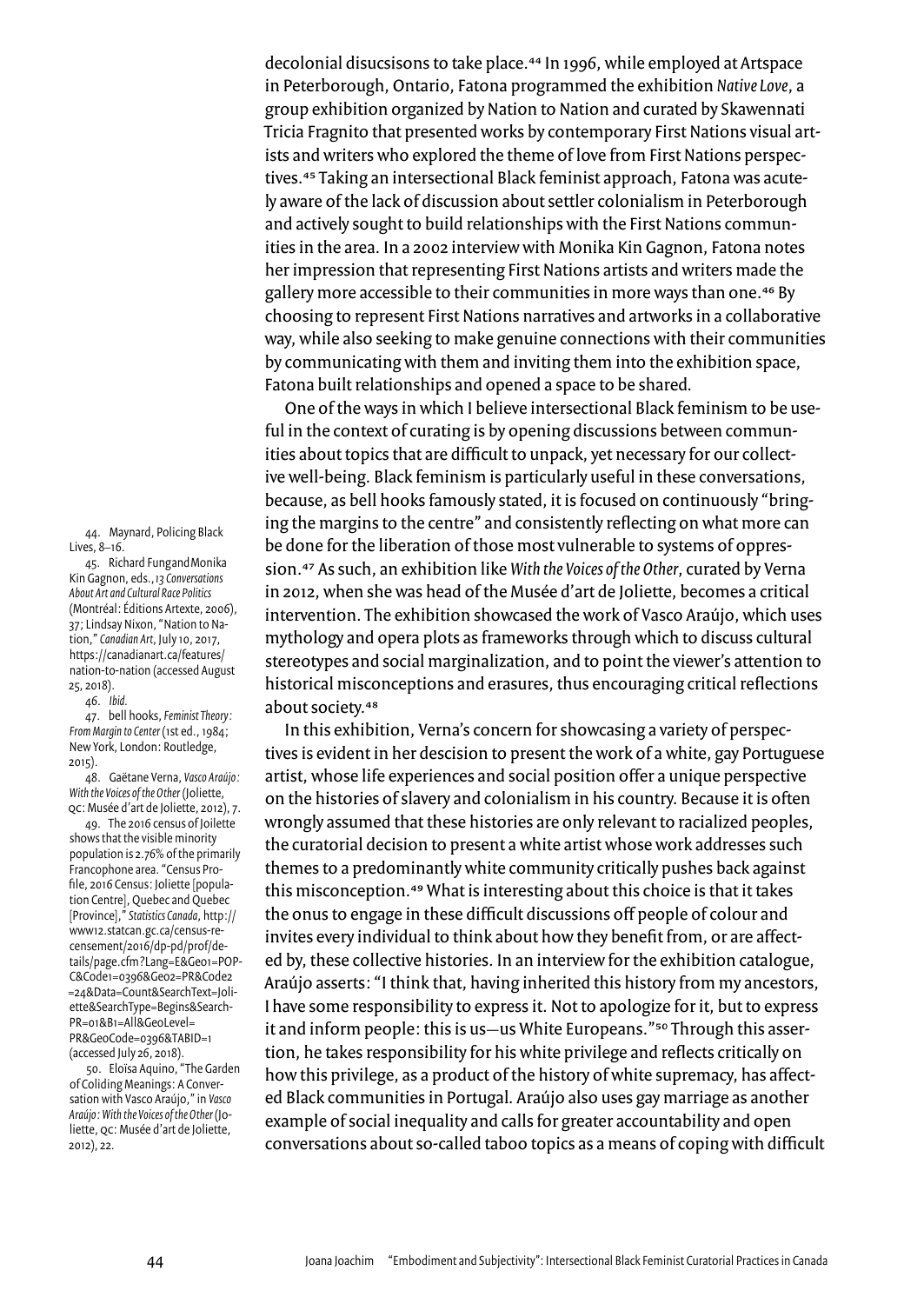pasts and building sustainable futures. Through her curatorial intervention, Verna invites necessary discussions about colonialism and exclusion within communities that may rarely consider such issues. As such, she brings various groups of people into discussions about racism, colonialism, and their ongoing impacts on society.

Unpacking difficult topics and engaging in meaningful conversations about race and culture have been important aspects of intersectional Black feminist art practices for many years in Canada. Indeed, Fatona's practice echoes the work CELAFI accomplished almost a decade ago. Along with public events, one of the components of her project The State of Blackness, which took place at OCAD University and Harbourfront Centre on February 21 and 22, 2014. was a series of closed work sessions meant to foster discussions and mentorship among artists, educators, curators, scholars, and cultural workers, and to create space for "discussions about the current state of blackness and the challenges and strategies employed to increase visibility."<sup>51</sup> The scope and impact of this event is reminiscent of the unprecedented 1992 project CELAFI: Celebrating African Identity-a series of conferences and exhibitions focused on Black Canadian cultural production initiated by CAN: BAIA.<sup>52</sup> Much like the activity of CELAFI, The State of Blackness gathered Canadian art practitioners invested in uplifting Black voices and fostered powerful conversations about Black Canadian art and life. In the historic contribution of The State of Blackness, Fatona underlined that, many years after the groundbreaking work of CAN: BAIA and similar collectives, Canada finally has a growing body of Black curators, artists, and art historians who are teaching in universities and mentoring the next generation of practitioners.

Centering community in her practice, Fatona uses education and community outreach to invite various perspectives and people into the spaces, projects, and exhibitions she organizes in an effort to foster a sense of hospitality and openness. In her words, she works "from a perspective of the greatest number, the most diverse range of presentations and participation by individuals from those communities within the context of a gallery."<sup>53</sup> Intersectional Black feminism plays a central role in Fatona's curatorial practice insofar as she continually interrogates herself and reflects on what may be missing from the exhibition or space at hand. Her exhibitions are manifestations of her constant wrestling with notions of social inclusion within the Canadian nation. In her exhibition Reading the Image: Poetics of the BlackDiaspora (2006), these considerations were intertwined with a concern for broadening conversations about Black diasporic experiences. Featuring work by Deanna Bowen (Canada), Christopher Cozier (Trinidad and Tobago), Michael Fernandes (Canada), and Maud Sulter (Scotland), the exhibition forgrounded questions,

not only of diasporic movement, but also of the role of African people in, and their relationship to, modernity and its incessant march of progress, of the history of Christianity and the church as a social institution in the black world, of trauma and self-making, of community and racial formation, and of the relationship of systems of representation to colonial and postcolonial histories.<sup>54</sup>

By taking an intersectional approach to research and conversations with artists and collaborators, critical curating practices ensure that an exhibition considers representational multiplicity. In this process, Fatona positions

51. Fatona, Walker, and McKenzie, Proceedings for The State of Blackness Conference.

52. Nkiru Nzegwu and Austin Clark, CELAFI: Celebrating African Identity (Toronto: Canadian Artists Network: Black Artists in Action. 1992); Alice Ming Wai Jim, "Articulating Spaces of Representation: Contemporary Black Women Artists in Canada," in Racism Eh? A Critical Inter-Disciplinary Anthology of Race and Racism in Canada, eds. Camille Nelson and Charmaine Nelson (Toronto: Captus Press, 2004), 352-365; and "An Analysis and Documentation of...,"  $7^{1-83}$ .

53. Fatona, personal communication

54. Andrea Fatona, Peter James Hudson, and Rinaldo Walcott, eds., Reading the Image: Poetics of the Black Diaspora (Lennoxville, QC: Forman Art Gallery of Bishop's University, 2006).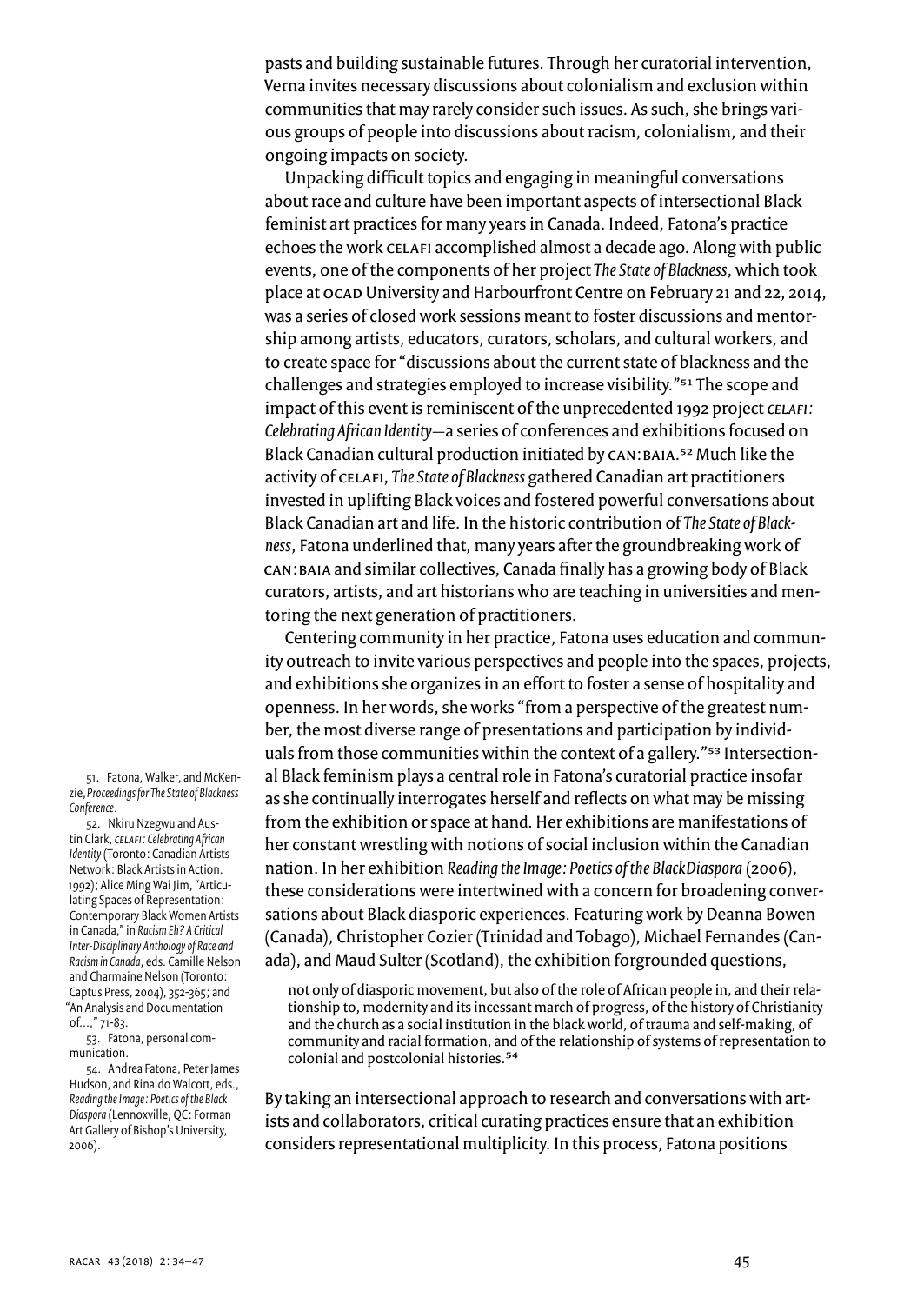herself as a translator, collaborating closely with the artists she aims to exhibit. Building cooperative relationships is a means through which curators can gain greater understanding of artworks and their producers' intentions. Fatona's work engages with current scholarship on transnational issues; for example, during a five-week residency program at Florida International University's Biscayne Bay campus in 2004, she joined scholars from Africa, the Americas, and Europe to discuss important Black transnational issues. Such conversations are crucial for bringing Canada into discussions on transnational Black studies. Part of the partnerships Fatona develops in her curatorial practice also involve elucidating her own interpretations of the work to the artists. In collaborating on the exhibition Reading the Image, Fatona and leading artist Deanna Bowen discussed Bowen's work | fig. 1 | and "the complex ways in which the movement and migration of the black body, beginning with the slave trade, are articulated in visual artworks produced by black artists in the Anglophone world."<sup>55</sup> They affirmed their desire to bring these discussions into the Canadian context. In this context, Fatona's knowledge of Black transnational and Canadian scholarship, as well as her lived experiences, join Bowen's life and work to open up necessary discussions and points of entry into understanding the history and impact of Canadian slavery. Mindful of her own experiences and their influence on her curatorial work, Fatona works hard to make the artists involved in her exhibitions feel comfortable with her positioning of their work within the exhibition corpus. With this approach, Fatona develops a synergetic relationship with the artists she curates.

Beyond developing cooperative relationships with artists, critical curating also involves considering the communities represented and the general public.<sup>56</sup> Within the framework of intersectional Black feminism, contending with the issue of subjectivity also involves recognizing that the curator's understanding of the exhibition's discourse will not reflect that of every viewer. As Fatona notes, the curator must recall their role as a translator working between the artwork and the onlooker. As such, Fatona and Verna create spaces in which multiple meanings and understandings may intersect on a variety of levels, thus giving viewers numerous points of access to the conversation. Verna comments: "I promise people that they will be welcomed into the gallery, but I don't promise them that they will love everything that they'll see."<sup>57</sup> Both curators understand that not everyone shares their subjectivities, and they thus consider a plurality of possibilities in their work, without disregrading the integrity and intended meanings of the artist. Despite curatroial efforts to engage with a theme or discourse through an artist's work, viewers' readings will always be affected by their lived experiences, subjectivities, and perceptions. For example, one of the ways Fatona works to make all of these meanings connect is by engaging with viewers much in the way she does with artists. She invites communities who are traditionally absent from museums and galleries into these spaces through the presentation of artists and artworks that reflect them. Fatona also welcomes discussions regarding what members of these communities would like to see cultural institutions become.

Just as museums reflect social consensus, their collections and exhibitions often affirm and consolidate an approved version of history. The process of institutionalizing memory implies decisions regarding what (or whom) is to

55. Ibid. 56. M. G. Simpson, Making Representations: Museums in the Post-Colonial Era (New York: Routledge, 1996), 51.

57. Verna, personal communication